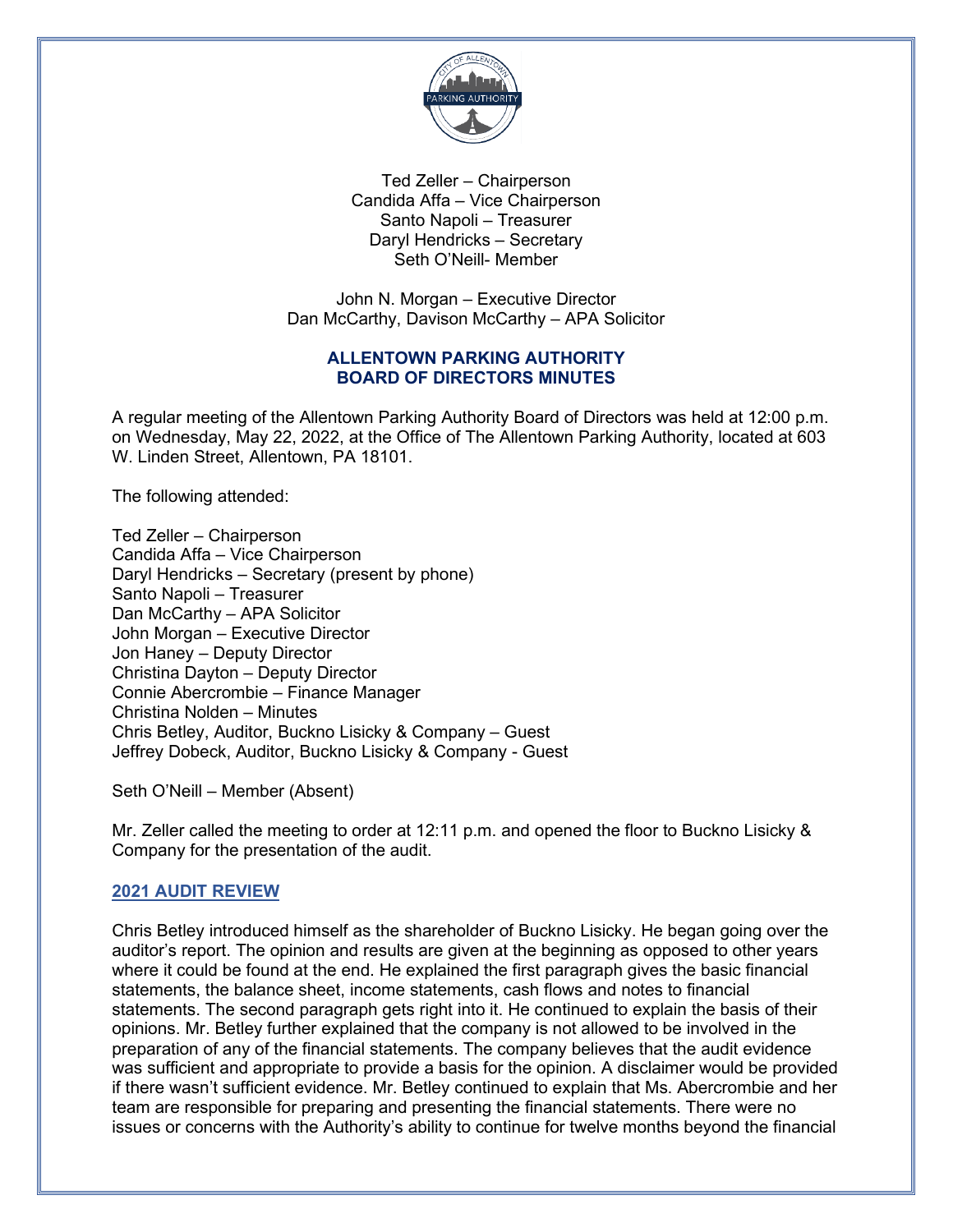statement date. Mr. Betley goes on to read the report regarding auditors' responsibilities for the Audit of the Financial Statements. He notes that the auditors are to obtain reasonable assurance, that is a big key word, reasonable assurance about whether the financial statements are free from material misstatement. That kind of goes in hand with what is reasonable assurance is. Which is high assurance, that is not absolute assurance that we will not find a material misstatement. It is not 100%, but it is pretty close. The second page at the very top goes into explaining that the risk of protecting those material misstatements resulting from fraud is much higher than from fraud. In the bullet points of what they do in the audit with generally accepted auditing standards. It is hundreds, and hundreds of pages of standards that they are required to follow. Those are just some of the main bullet points to exercise professional judgment. The second bullet point mentioned is that they use a risk-based approach when they do the audit, so they focus their procedures and testing on more of the riskier areas. The third bullet point is that they are required to obtain an understanding of internal control. This goes back to that risk-based approach. They are not required to express an opinion on internal control effectiveness. They are only required to obtain an understanding of it. However, if they did find a major issue with internal control deficiency that could result in a material misstatement then they would report that to us, management, and governing bodies, of those findings. They didn't find any issues with our internal controls. Mr. Betley stated that they are "really strong here". Fourth bullet point is that they are required to evaluate the appropriateness of a carried policy. Mr. Betley stated that we don't really have any significant estimates to look into. Lastly, same thing as management Mr. Betley said they are required to evaluate any kind of substantial doubt about the ability to continue as a growing concern. No issues there. The paragraph in the middle, states they are required to communicate with no charge of governance regarding other matters, the plans, scope, and timing of the audit. That's the engagement letter. Buckno & Lisicky sent us an engagement letter that really draws out the scope and the timing of the audit prior to it starting. Mr. Betley stated that any significant audit findings they would go over, and any internal control issues, which there weren't any issues or deficiencies. Mr. Betley then went over the required supplement information paragraph, this involves the management discussion, analysis, and the pension in the financial statement. These statements and schedules are required to be reported in the financial statements. They do not express any opinion that provides any assurance on it. They don't give an opinion on pensions either. The last paragraph includes other supplemental information Mr. Betley said. This is information that management feels is important enough to include. This is not required. They do give an opinion on the budget tax. Mr. Betley then went over the governance letter. They are required to have communication with the governing body at the conclusion of the audit. This is where they would report to us if they had any difficulties performing the audit, any uncorrected mistakes or disagreements or any other audit findings that they feel should be reported. Mr. Betley stated as you can see from this letter there weren't any kind of issues dealing with management and there wasn't any form of disagreement. Mr. Betley thanked Ms. Abercrombie. Mr. Betley stated they are required to report any kind of material journal entries that they made. The major material was the \$1.4 million dollars that had to do with the accounts payable for the Maple Street deck on our end. We did the draw in early January, so we had to reverse that entry where we booked it as a receivable and a payable, so it had no effect on net income it was just a timing thing Mr. Betley said. This concluded the governance letter. Then, Mr. Betley went into the financial statement (page 49). This gives you an idea on how the Parking Authority did vs. Budget. The left-hand column is our budget, second is actual, and the last column is our favorable/unfavorable column. You can see with total operating revenues of \$9.7 million. We budgeted \$8.7 million dollars, so almost a \$1 million favorable variable. You compare that to last year where we had \$8 million in operating revenues, so it increased about \$1.6 million. Mr. Betley then went over non-operating revenues, on next page at the very top. We had \$1.4 million in non-operating revenues, we budgeted only about \$180,000. So, a variable of \$1.3 million. A lot to do with that was the \$581,000 of PPP loan that we got forgiven that's now our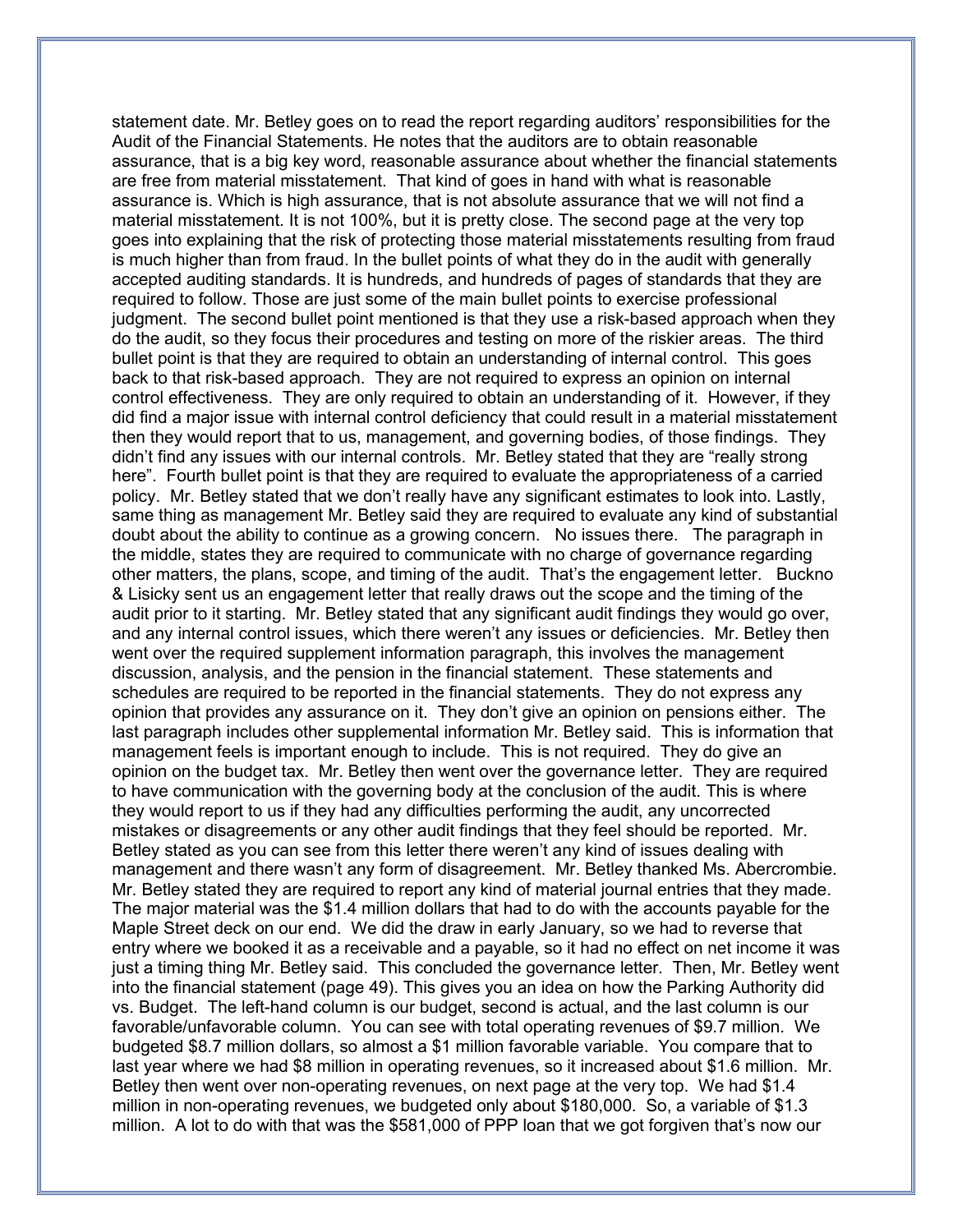grant income and also the gain/loss sale of the  $7<sup>th</sup>$  Street Lot. (Northeast Lot). We had a gain of \$528,000 and we gave \$500,000 to City of Allentown. Mr. Betley then moved on to expenses (page 51) at the very top; total operating expenses we budgeted \$5.6 million; we have an actual of \$4.9 million. Favoring \$726,000. Compare expenses to the prior year and we have \$4.5 million in operating expenses. Next, Mr. Betley went through our capital outlay. We had \$19.6 million in capital outlay. A majority of that, \$18.73 million is the Maple Street Deck. We had about \$600,000 in the enforcement office, \$72,000 for deck waterproofing, North Penn lot resurfacing. and the rest of that which is just vehicles and small equipment. This budgetary basis, reconciliation, we add back the debt service principle, and we add our depreciation expense. The change in that position for the year is \$2.4 million Mr. Betley said. On a gap basis you compare that to last year that gain was about \$836,000. We went from \$18.9 million to \$21.3 in net assets. Mr. Betley then turned to page 13; he went over that this is the income statement (summarized). Mr. Betley pointed out the \$2.4 million compared to the \$836,000 from last year. Mr. Betley then said to turn two pages back to the balance sheet. He goes over two things here. The first is our comparative balance sheet. Cash is up around \$600,000. We had a good year, he stated. You'll see there's a note receivable there that got moved from a non-current asset to a current asset. That has to do with the Farr Lot. We actually received that in January so that's why it got moved from the non-current to the current. You can see that capital assets are up about \$17 million dollars, that has to do with the Maple Street deck. Of about \$19 million less the depreciation, for the year, net pension asset increased about \$50,000. Mr. Bentley then moved on to current liabilities, he said accounts payable obviously is way up, \$2.6 million, probably 100 percent of that is the construction payable from December and then the retainage that is with those contractors. Line of credit decreased from \$758,000 to \$300,000 dollars. Mr. Betley noted that the PPP loan is no longer there, it got recognized as revenue. Moving down to non-current liabilities you see our bounds payable increased about \$10 million. That's the draw down for Maple Street deck. Mr. Bentley then turned to page 12, long term liabilities. There's \$5 million dollars here. That's the money we owe to City Center. For the capitol contribution that we received for the Maple Street deck. At the bottom Mr. Bentley goes over net position and capital assets and unrestricted. Unrestricted went from negative \$4.7 million to negative \$4.9 million. There's an adjustment he needs to put in there. The \$5 million dollars that we received, should be included reducing the net investment assets, which will add to the \$9.5 million so it's going to be pretty similar to last year. Mr. Bentley said they will put this in the final report. Mr. Bentley then turned to page 31, he pointed out the net pension liability. We have a net pension liability of \$2.9 million and have assets (fiduciary) of \$3.8 million. That's where that \$928,000 net pension asset comes in. Mr. Bentley turned to page 35 to go over OPEB. We have a liability of \$629,000. Our OPEB fiduciary plan is \$488,000. Which leaves us with a OPEB liability of \$140,000 which is pretty low. Mr. Bentley again thanked Ms. Abercrombie.

## **APPROVAL OF THE APRIL MINUTES**

Mr. Zeller asked for an approval of the April 27th meeting minutes. Ms. Affa made a motion to approve. Mr. Napoli seconded it. The Board voted and approved the April 27th meeting minutes.

## **EXECUTIVE SESSION – ACTION TAKEN**

None.

#### **EXECUTIVE DIRECTOR'S REPORT**

PPA Convention: Mr. Morgan talked about the spring PPA convention that the Allentown Parking Authority hosted. Mr. Napoli and Mr. Hendricks from the board both attended. The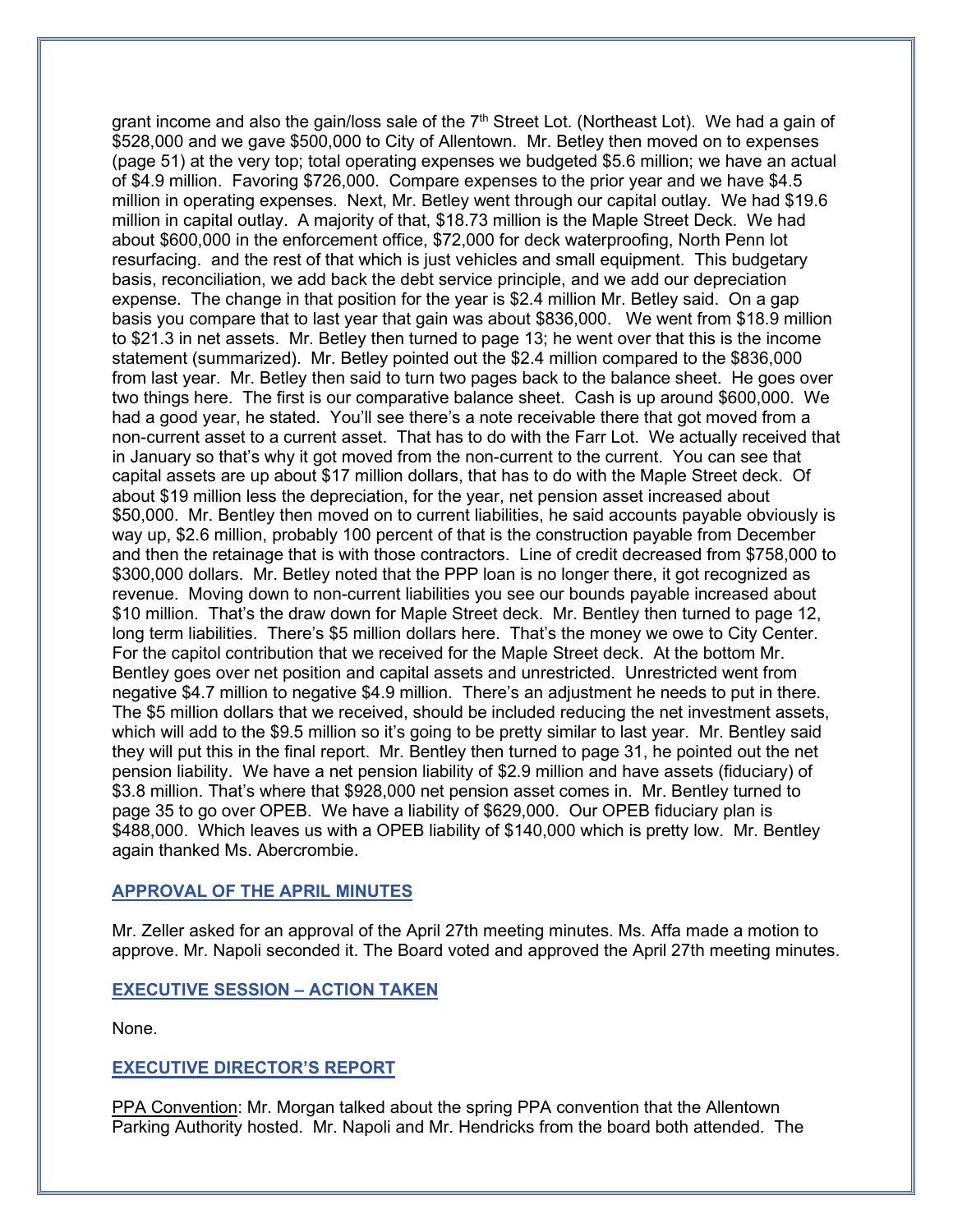PPA convention was held at the Renaissance Hotel. There was 150 attendees and 30 vendors. The vendor floor had to be expanded to the vestibule to accommodate this number of vendors. Overall, the event went very well. There was a baseball game at the Iron Pigs. There also was a golf outing at the Allentown Municipal golf course that everyone was impressed with. Sports and Social also benefitted from this as well. On top of the Iron Pigs baseball game, a lot of the PPA attendees went over to Sports and Social next door to watch the Penguins game.

North  $7<sup>th</sup>$  and Allen Lot: The lot is done now. The striping has been done in the back, and there two pay stations are up. We have a punch list of a few items that have to be attended to. As of this Board meeting, we have 22 permits. Last month's transient revenue was about \$400.00. Mr. Morgan mentioned that we are still addressing the double parking in this area. He also said that we keep a sign here to deter it from happening.

Maple Street Deck: We should know by today if the city gives us approval to occupy the second and third floors if it passes inspection. Its already passed the electrical inspection. Which was yesterday. What we plan on doing is moving the first 140 parkers from the Spiral deck over to the new Maple Street deck for the beginning. It will only have one lane in and one lane out on Maple Street because the Walnut Street site is still undergoing construction. The sale was complete with the Maple Street property to City Center. Mr. Morgan mentioned that City Center will start pouring the concrete to finish our apron out to walnut street. So that we'll be able to use that in the off hours that they're not actually working on the project. We agreed to 7am-5pm for construction hours.

Ms. Affa brings up that her name is not on the minutes. – motion made to amend the minutes.

## **DEPUTY DIRECTORS REPORTS**

Labor report on hiring efforts: Ms. Dayton reported on our  $1<sup>st</sup>$  quarter labor and hiring efforts. We currently have fifty-nine employees; we may be up to 60 by now. Customer service department is currently fully staffed with one manager, one supervisor, and five customer service representatives, three of which are bilingual. Enforcement has one manager, five supervisors, and sixteen parking enforcement officers. Three additional parking enforcement officers started on May  $9<sup>th</sup>$ . Mr. Morgan stated that two of those new officers are already gone. Ms. Nolden confirmed. Dispatch currently has one supervisor, two full time dispatchers, and one part time weekend dispatch officer that started on the  $17<sup>th</sup>$ . Finance department is currently staffed. With one manager, one supervisor, and two accounting technicians. Human resources department, there is currently one manager and one administrative assistant. Maintenance department there is one shift supervisor. One dayshift maintenance personnel and one nighttime maintenance personnel, plus our fleet coordinator. Ms. Affa asked why the sudden quitting of a new officer. Mr. Haney replied with that we believe the enforcement officer had made a mistake and didn't want to own up to it and just quit. Mr. Haney stated that our other enforcement officer had been in one significant wreck and two minor wrecks. We agreed to part ways with that employee, since they failed their introductory period. Ms. Dayton continued with the labor report. Meter department is currently fully staffed with one supervisor and three-meter repair personnel. Ms. Dayton then went into recruiting efforts. We had two companies that we worked with for the FEOD manager replacement. The first was Laney solutions which we worked with in February. They specialize in recruiting in the parking industry. So far Laney has only provided us with two candidates. We received the first candidate on March  $15<sup>th</sup>$ , he is from Philadelphia and had requested a salary range of \$77,000 to \$80,000. The second candidate was provided to us on March 28<sup>th</sup>. He is from Queens, New York. Who has requested a salary of \$70,000 to \$75,000 plus relocation costs. The other recruiting company we are working with is called NetworkUp, on March 31st we engaged with them. So far, we have not received any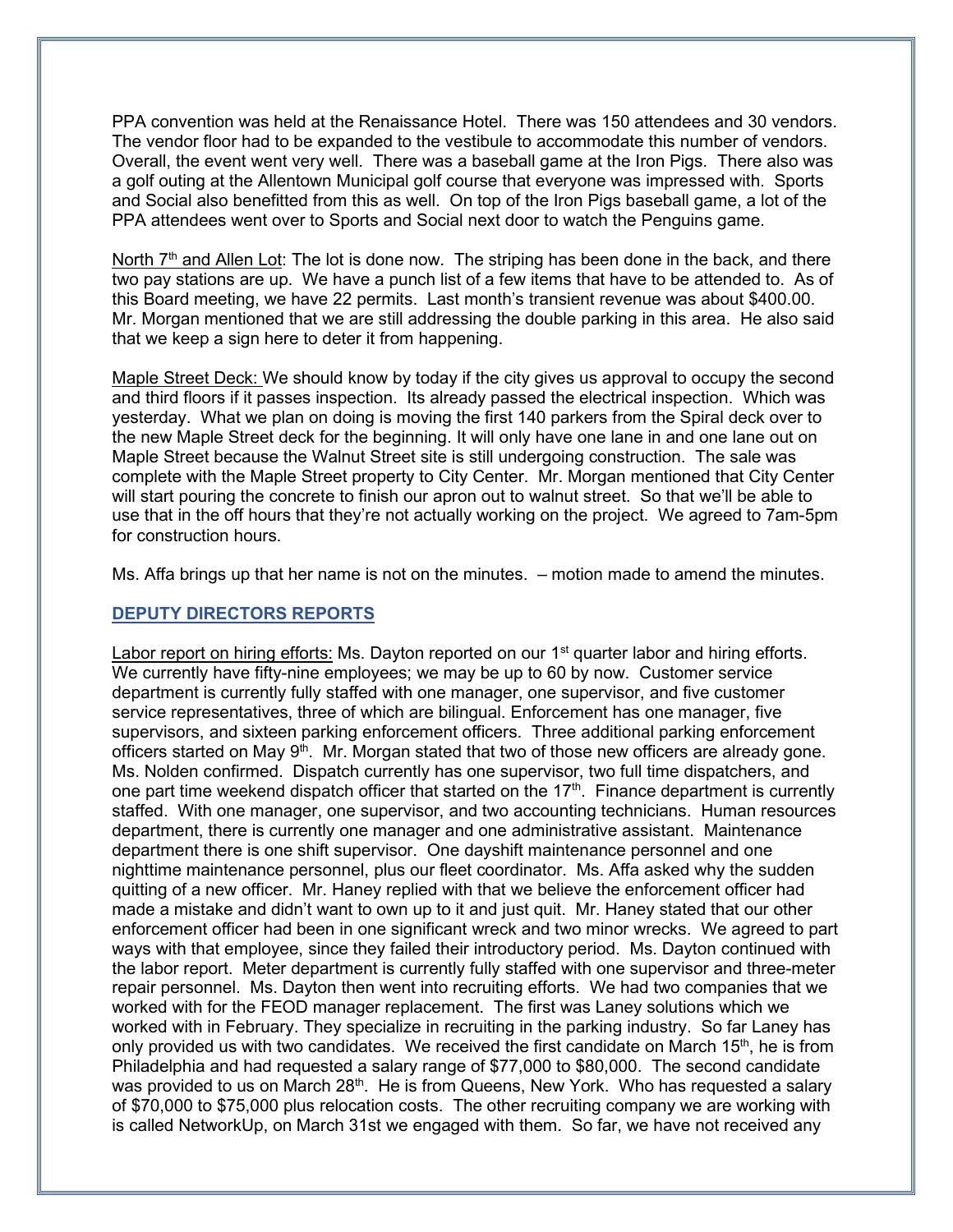candidates from them. Mr. Zeller asked for what position this was for. Ms. Dayton said this is for our FEOD manager position. Mr. Zeller asked what our prior FEOD managers salary rate was. Mr. Haney replied with \$56,000. Mr. Morgan noted that we are willing to go into \$60,000 to \$65,000 for this position. Mr. Napoli asked if these candidates coming from Queens and Philadelphia are aware that the salary requests are out of reason and to work with them on the rate of pay. Mr. Morgan then said that they knew upfront, and that the recruiter knows as well. Mr. Morgan continued by saying that we told our recruiter that we want someone from the industry that has parking experience. Ms. Dayton continued on reporting the number of applicants our Allentown Parking Authority Website had for the first quarter. We received 170 applications. We attended a career fair for the Morning Call at Coca Cola Park. It was well attended however, we only received five resumes. One resume was a good fit for maintenance, the other four wanted work in the office as a customer service representative. Upon returning from the job fair, we reached out to the potential candidate for maintenance, provided her with a job description, however she was not interested. Ms. Affa asked if this could potentially have anything to do with Allentown itself, and the fear? Mr. Morgan agreed with this. Mr. Morgan noted that we lost two employees on the midnight shift because of this. Mr. Haney noted that our starting rate for enforcement is higher than Pittsburgh's.

April enforcement results: Mr. Haney stated that for double parking on  $7<sup>th</sup>$  street we only issued forty-eight tickets. He said that might sound good as if we're getting more compliance, however it's not really. It's that we're dividing staff between  $7<sup>th</sup>$  street and Hamilton. We're also focusing on Hamilton per the mayor's request. We issued twenty-four double parking tickets as well (on Hamilton). Forty-eight were issued on  $7<sup>th</sup>$  street in the targeted area. Mr. Haney said the police were two and two with double paring. Mr. Haney noted that for the month of April we received 1,365 calls for service in our dispatch office. Mr. Zeller asked Mr. Haney for a report for both this year and last on our dispatch call intake and double parking that way he could show it to the chief.

Parking Rate Proposal: Mr. Zeller stated that we currently have contract parking rates at \$80 per month for commercial use. Mr. Haney then added that it is \$50 for residential use. Mr. Zeller stated that we had a lot of discussion last meeting with the mayor about increasing it. Comparing the prices in other municipalities we talked about our deck contract rates, transient rates, and advocating our city council for additional changes to parking ticket rates. Mr. Zeller first focuses on contract rates. Where we ended up is that the mayor suggested that we take a look at the median incomes. Mr. Haney put together a chart with the surrounding municipalities median incomes. This information was collected from census.gov. To obtain fair numbers. What really popped out at Mr. Haney while looking at this was that Reading, Erie, York, Scranton, and Harrisburg all have higher maximum permit prices and yet lower median income than Allentown. Mr. Haney noted that, Lancaster has higher ticket prices yet higher median income. Mr. Haney thinks that with those five cities that are higher in permit price yet lower in median income that should be an indicator to us that we need to reposition our permit prices. Mr. Zeller explained that this is to scale. With Bethlehem and Easton for example there is hardly any parking facilities. Mr. Zeller continued to explain that Bethlehem and Easton are different in a way that they have more transient parking and Allentown has more workers/contract parking. Mr. Napoli stated that the median income is nice to see, however its not fully needed in the decision making because in Allentown our residents aren't parking in our decks, they're parking on the street or in their own neighborhood. Mr. Haney re-iterated that our permit rates are \$50 for residential and \$80 for commercial. Mr. Haney also noted that there are only two other nearby cities that offer a residential rate. After discussing with the mayor, the goal is to get our parking permit rates up to \$100, and then to \$120 by January of 2024. One rate. Mr. Zeller brought up maybe a local rate if this ever becomes an issue, this was tabled. Mr. Zeller mentioned that residential going from \$50 to \$100 is going to be a tough one. His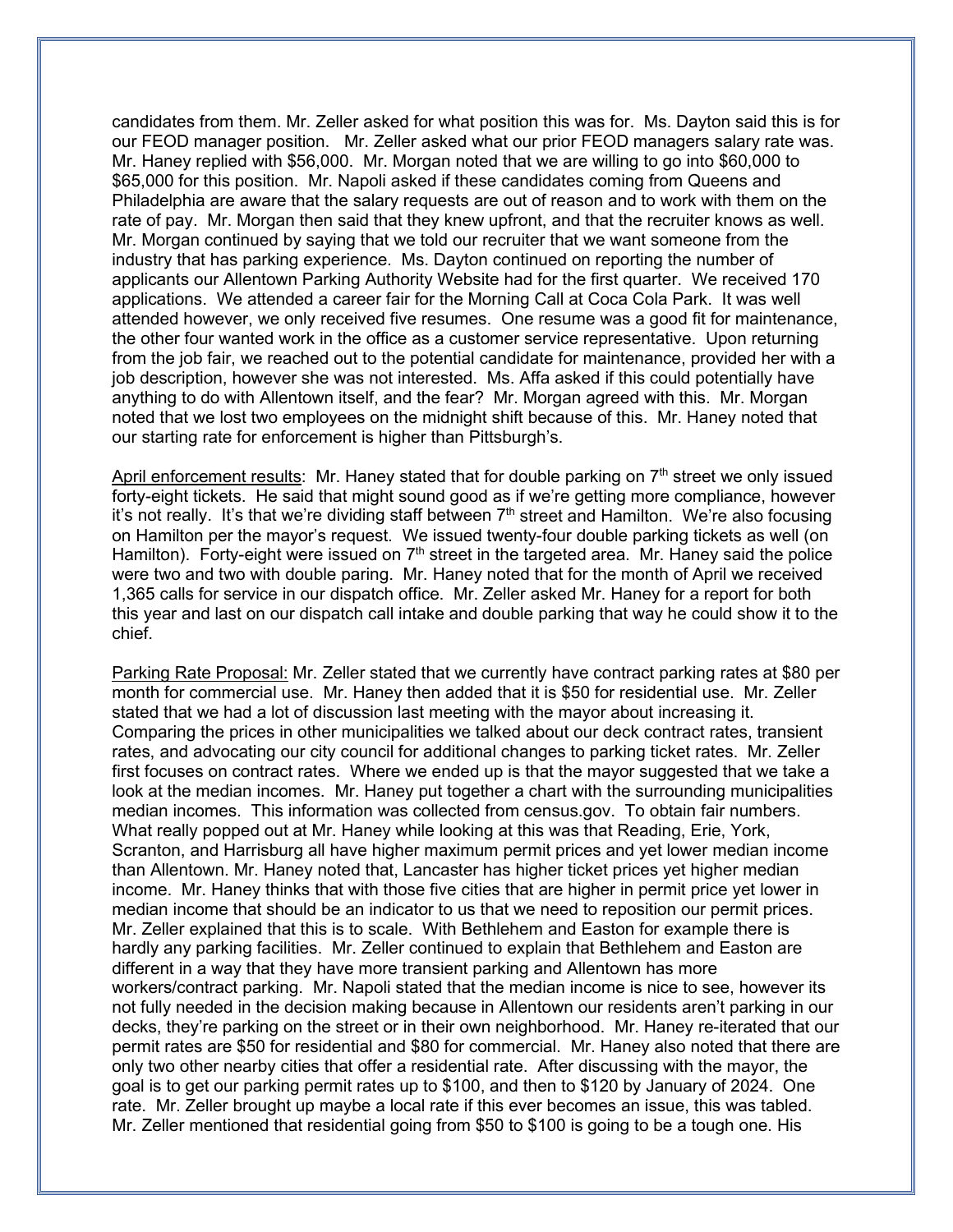recommendation is still keeping those dual rates, and raising residential to \$75 and then January 1<sup>st</sup>, 2024, phasing out residential and then it would ALL be a rate of \$120. Mr. Morgan and Mr. Napoli agreed. Mr. Haney then followed up on the refinancing of the Maple Street deck that Ms. Abercrombie had presented at the last meeting. Mr. Haney stated that by refinancing the full amount and paying back the 5 million that makes the 450 residential parkers from City Center payable instead of free. Mr. Zeller said that as a Board we need to look into Maple Street because we are going to need to refinance that. We have a \$5 million note payable out to City Center Ms. Abercrombie noted. Mr. Zeller asked Ms. Abercrombie what annually our debt service would look like if we refinanced. Ms. Abercrombie said that the rate we have on the construction loan right now is a variable rate and it's 4%. Ms. Abercrombie said that if she went for a long-term loan, like 25 years she's thinking she's going to be lucky to get 5.5% or 6%. Ms. Abercrombie said at 6% she is going to need an additional annual amount of \$1.8 million. Mr. Napoli asked if that would be the amortization over 25 years. Ms. Abercrombie replied yes. Ms. Abercrombie said that at a full permit rate of \$100, there's 1,110 spots in the deck but to make the monthly payment of \$120,000 she would need the equivalent of 1,200 spots. Ms. Abercrombie stated she would actually need \$150,000 a month to pay the loan. The equivalent of 1,500 spots. Ms. Abercrombie stated that we should refinance by the end of this year because interest rates are going to continue to increase. Mr. Haney noted to Mr. Zeller that our permit rates are actually set to increase to \$120 by January of 2025, not January of 2024. Mr. Zeller had asked how many contracts we have at Community. Mr. Morgan replied with 720 combined, Mr. Zeller then asked about any decks we were over. Mr. Haney replied with Spiral. Mr. Zeller asked by about how much. Mr. Haney said roughly about 400. Mr. Zeller, then said with this we can take out the loan. Mr. Zeller asked about what we'll be doing for discount. Mr. Napoli suggested 10 or more parkers 2 and half percent discount, 100 or more 5 percent discount. Our current discount is \$75 for a contract of 10 or more parkers. Mr. Zeller suggested 4% for 100 or more parkers. Mr. Napoli said he's curious to see if we could figure out how many parkers, and how many contracts we have, in other decks times a \$20 dollar increase to see what that comes out to a month. Mr. Haney said that it would come out to \$840,000.00, a year. Mr. Zeller asked how many contracts we have that include over 100 parkers. Ms. Abercrombie said she wasn't sure exactly. Mr. Zeller asked, if it was over five. Mr. Haney said yes. Mr. Zeller asked less than ten? Mr. Haney responded yes. Ms. Abercrombie said that ADP is already under another contract and that we're only getting \$60 for all of ADP. Mr. Zeller asked if they were paying market rate. Ms. Abercrombie said yes, after five years she thinks. Mr. Morgan said he doesn't know if it's five years, he thinks its market rate. Ms. Abercrombie pulled the contract which stated that ADP from September  $1<sup>st</sup>$ , 2019 to August 31 $<sup>st</sup>$ , 2024 is at</sup> \$60 and after that it goes to market price. Mr. Zeller then said he would like to work out some level of discount. Mr. Napoli suggested that if we message this properly, and that everyone gets an email or a letter stating due to the higher costs of operating at the authority we are unable to extend discounts at this time going forward. Ms. Affa agreed that this isn't gauging, this is just us doing business Mr. Zeller made a motion that we currently discount the commercial rates in our decks 2 and a half percent for any contract over ten cars. Mr. Zeller then made a motion to raise North, Germania, and C lot from \$65 to \$75 for residential and commercial permit parkers. In the decks the permits will go to \$100 for commercial, \$75 for residential, effective November 1<sup>st</sup>, 2022. Then on January 1<sup>st</sup> 2025, we are going to have a combined rate of \$120 per month residential or commercial on our decks. Our surface lots will go to \$100 dollars on January 1st 2025. Ms. Affa seconded this motion. The Board voted and approved the parking rate proposal.

Transient rates: Mr. Zeller would like to table any rate raises for transient parking in the decks until we can submit before City Council a more appropriate street rate and then revisit it at that point in time.